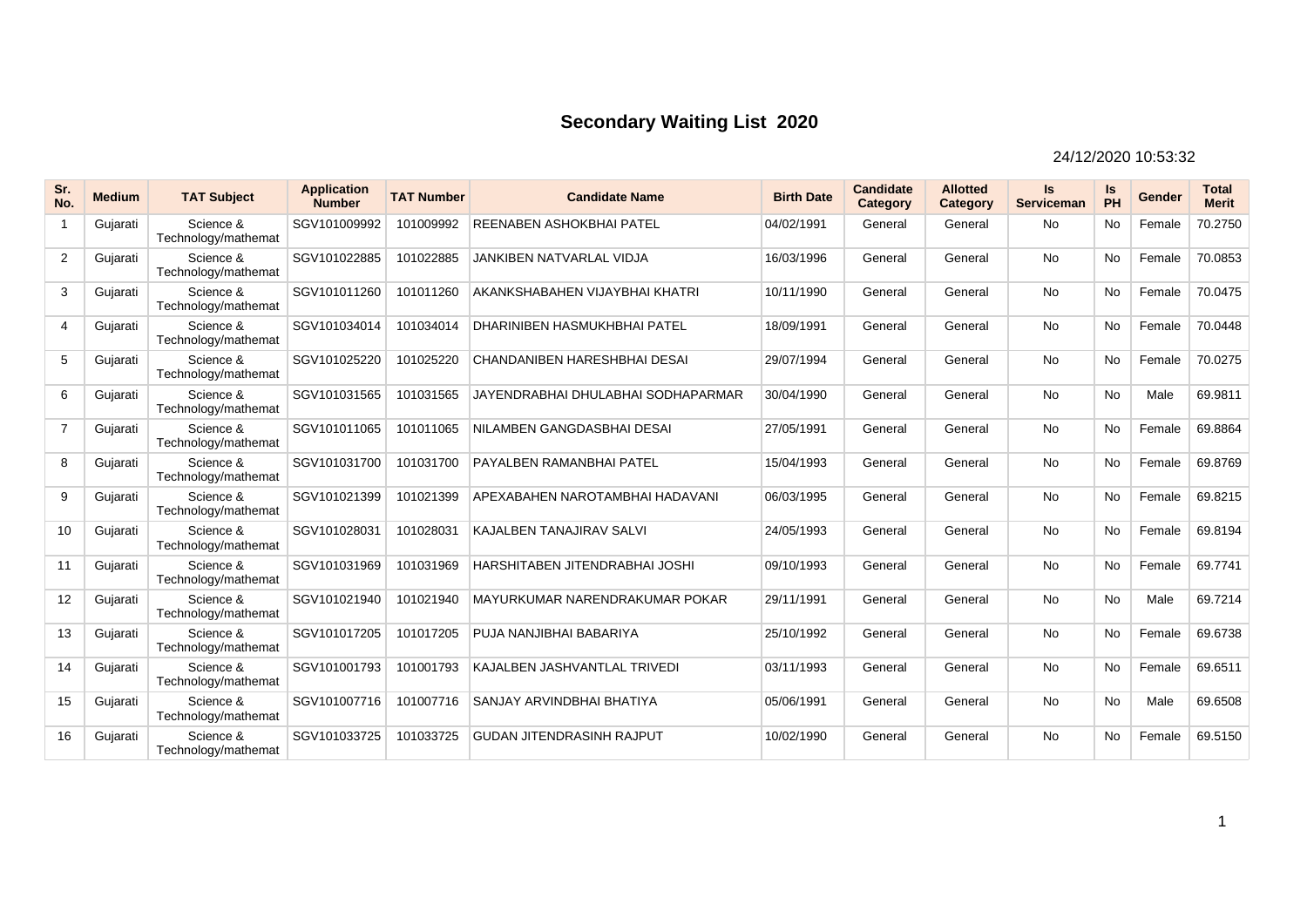| Sr.<br>No. | <b>Medium</b> | <b>TAT Subject</b>               | <b>Application</b><br><b>Number</b> | <b>TAT Number</b> | <b>Candidate Name</b>            | <b>Birth Date</b> | <b>Candidate</b><br>Category | <b>Allotted</b><br>Category | Is.<br>Serviceman | ls<br>PH  | Gender | <b>Total</b><br><b>Merit</b> |
|------------|---------------|----------------------------------|-------------------------------------|-------------------|----------------------------------|-------------------|------------------------------|-----------------------------|-------------------|-----------|--------|------------------------------|
| 17         | Gujarati      | Science &<br>Technology/mathemat | SGV101032615                        | 101032615         | ALAY JAYENDRAKUMAR PATEL         | 20/08/1992        | General                      | General                     | <b>No</b>         | <b>No</b> | Male   | 69.4694                      |
| 18         | Gujarati      | Science &<br>Technology/mathemat | SGV101029861                        | 101029861         | CHAITALI JATINKUMAR SHAH         | 23/07/1981        | General                      | General                     | <b>No</b>         | No        | Female | 69.4139                      |
| 19         | Gujarati      | Science &<br>Technology/mathemat | SGV101018827                        | 101018827         | <b>TUSHAR ASHOKBHAI PANDYA</b>   | 24/04/1986        | General                      | General                     | No                | <b>No</b> | Male   | 69.3632                      |
| 20         | Gujarati      | Science &<br>Technology/mathemat | SGV101014157                        | 101014157         | RAKESHKUMAR SHIVSHANKARBHAI JANI | 29/04/1991        | General                      | General                     | <b>No</b>         | No        | Male   | 69.3188                      |
| 21         | Gujarati      | Science &<br>Technology/mathemat | SGV101020580                        | 101020580         | POOJADEVI SHYAMLAL YADAV         | 04/01/1993        | General                      | General                     | <b>No</b>         | <b>No</b> | Female | 69.3154                      |
| 22         | Gujarati      | Science &<br>Technology/mathemat | SGV101022799                        | 101022799         | JAYESHKUMAR SOMABHAI PATEL       | 15/10/1983        | General                      | General                     | No                | <b>No</b> | Male   | 69.2845                      |
| 23         | Gujarati      | Science &<br>Technology/mathemat | SGV101001238                        | 101001238         | <b>JAINA KUNAL KUMAR SHAH</b>    | 05/08/1990        | General                      | General                     | <b>No</b>         | <b>No</b> | Female | 69.2635                      |
| 24         | Gujarati      | Science &<br>Technology/mathemat | SGV101026508                        | 101026508         | AARTIBEN JAGANNATH VISHVAKARMA   | 01/06/1989        | General                      | General                     | <b>No</b>         | <b>No</b> | Female | 69.2366                      |
| 25         | Gujarati      | Science &<br>Technology/mathemat | SGV101002767                        | 101002767         | <b>JALPA GUNVANTBHAI SHAH</b>    | 18/02/1985        | General                      | General                     | <b>No</b>         | <b>No</b> | Female | 69.2205                      |
| 26         | Gujarati      | Science &<br>Technology/mathemat | SGV101012866                        | 101012866         | ANTRIXKUMAR RAMANBHAI PATEL      | 23/01/1984        | General                      | General                     | No                | <b>No</b> | Male   | 69.2190                      |
| 27         | Gujarati      | Science &<br>Technology/mathemat | SGV101002790                        | 101002790         | PRIYANKA PARSHOTTAMBHAI PATIL    | 25/01/1992        | General                      | General                     | <b>No</b>         | No        | Female | 69.1669                      |
| 28         | Gujarati      | Science &<br>Technology/mathemat | SGV101003909                        | 101003909         | MANISHABEN SANTOSHKUMAR GUPTA    | 03/01/1991        | General                      | General                     | No                | <b>No</b> | Female | 69.0805                      |
| 29         | Gujarati      | Science &<br>Technology/mathemat | SGV101006751                        | 101006751         | NIKITA VISHNUBHAI PATEL          | 05/02/1994        | General                      | General                     | <b>No</b>         | No        | Female | 69.0650                      |
| 30         | Gujarati      | Science &<br>Technology/mathemat | SGV101008404                        | 101008404         | PRITIBEN HASMUKHBHAI PATEL       | 01/10/1993        | General                      | General                     | No                | <b>No</b> | Female | 69.0455                      |
| 31         | Gujarati      | Science &<br>Technology/mathemat | SGV101022424                        | 101022424         | SHRUTI JITENDRABHAI AGHERA       | 26/09/1993        | General                      | General                     | <b>No</b>         | No        | Female | 69.0135                      |
| 32         | Gujarati      | Science &<br>Technology/mathemat | SGV101006399                        | 101006399         | PRAHLADBHAI BHURARAM RABARI      | 01/05/1993        | General                      | General                     | <b>No</b>         | <b>No</b> | Male   | 68.9972                      |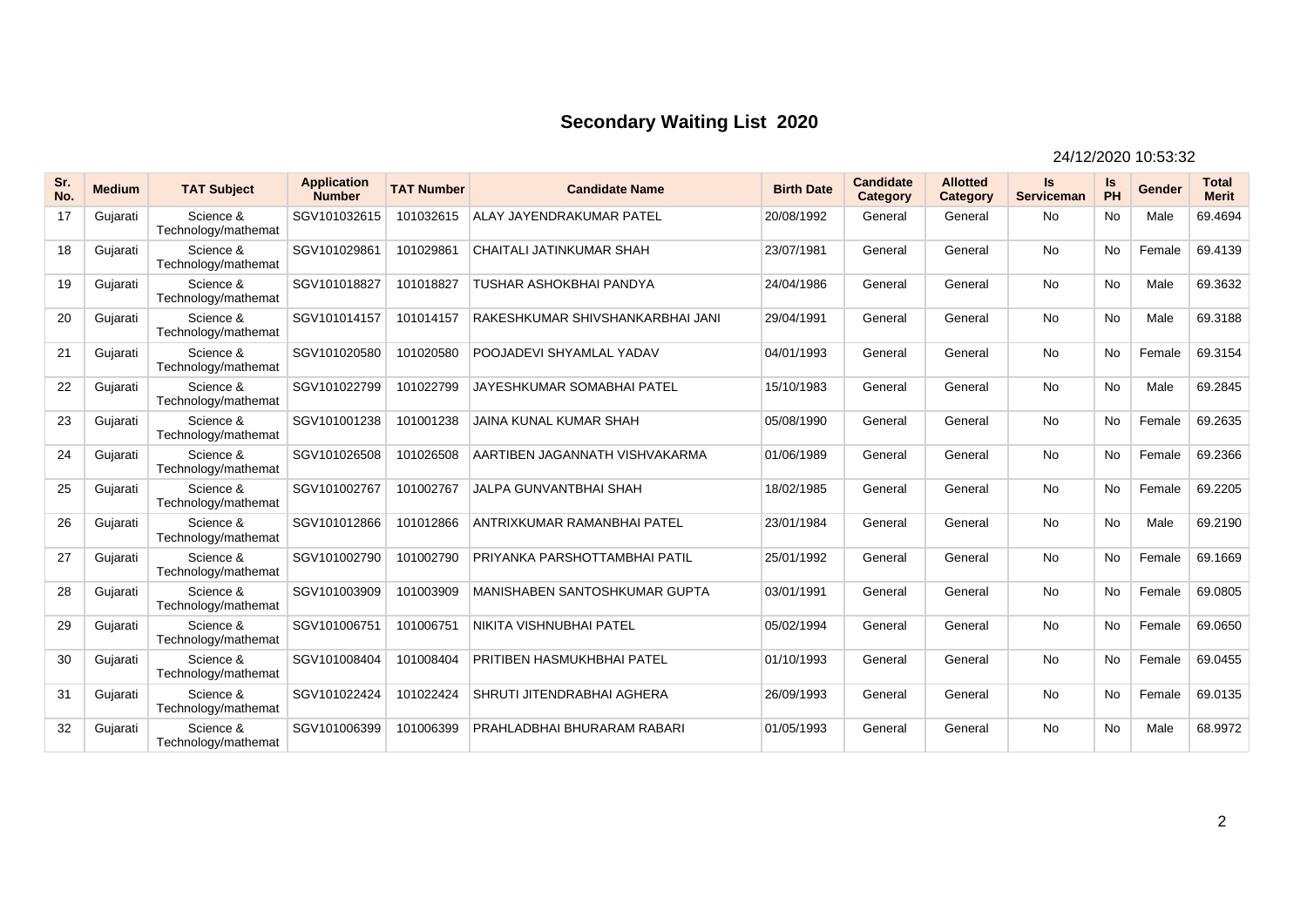| Sr.<br>No. | <b>Medium</b> | <b>TAT Subject</b>               | <b>Application</b><br><b>Number</b> | <b>TAT Number</b> | <b>Candidate Name</b>              | <b>Birth Date</b> | <b>Candidate</b><br>Category | <b>Allotted</b><br>Category | <b>Is</b><br><b>Serviceman</b> | Is<br>PH  | Gender | <b>Total</b><br><b>Merit</b> |
|------------|---------------|----------------------------------|-------------------------------------|-------------------|------------------------------------|-------------------|------------------------------|-----------------------------|--------------------------------|-----------|--------|------------------------------|
| 33         | Gujarati      | Science &<br>Technology/mathemat | SGV101027105                        | 101027105         | SANJAYKUMAR RAMAVASAN YADAV        | 01/06/1994        | General                      | General                     | <b>No</b>                      | <b>No</b> | Male   | 68.9416                      |
| 34         | Gujarati      | Science &<br>Technology/mathemat | SGV101030127                        | 101030127         | <b>HEMRAJ SANVARMAL KUMBHAR</b>    | 01/05/1988        | General                      | General                     | <b>No</b>                      | No        | Male   | 68.8806                      |
| 35         | Gujarati      | Science &<br>Technology/mathemat | SGV101001532                        | 101001532         | <b>HARDIKKUMAR LALJIBHAI SONI</b>  | 02/08/1989        | <b>EWS</b>                   | General                     | <b>No</b>                      | <b>No</b> | Male   | 68.8353                      |
| 36         | Gujarati      | Science &<br>Technology/mathemat | SGV101011360                        | 101011360         | KAVITA VINODCHANDRA TRIVEDI        | 02/12/1993        | <b>EWS</b>                   | General                     | <b>No</b>                      | No        | Female | 68.8206                      |
| 37         | Gujarati      | Science &<br>Technology/mathemat | SGV101011499                        | 101011499         | NISHABEN JAGDISHBHAI PATEL         | 09/04/1996        | <b>EWS</b>                   | General                     | <b>No</b>                      | <b>No</b> | Female | 68.8144                      |
| 38         | Gujarati      | Science &<br>Technology/mathemat | SGV101031279                        | 101031279         | MEHULKUMAR RAJESHBHAI PATEL        | 20/10/1992        | General                      | General                     | <b>No</b>                      | <b>No</b> | Male   | 68.8122                      |
| 39         | Gujarati      | Science &<br>Technology/mathemat | SGV101030026                        | 101030026         | SHWETABEN MUKESHBHAI PAREKH        | 30/03/1984        | <b>EWS</b>                   | General                     | <b>No</b>                      | <b>No</b> | Female | 68.7960                      |
| 40         | Gujarati      | Science &<br>Technology/mathemat | SGV101020865                        | 101020865         | <b>JIGNESH RAMESHBHAI SUVARIYA</b> | 22/10/1993        | <b>EWS</b>                   | General                     | <b>No</b>                      | <b>No</b> | Male   | 68.7952                      |
| 41         | Gujarati      | Science &<br>Technology/mathemat | SGV101014414                        | 101014414         | MALKU JINABHAI DHUNDHALAVA         | 01/05/1993        | General                      | General                     | <b>No</b>                      | No        | Female | 68.7897                      |
| 42         | Gujarati      | Science &<br>Technology/mathemat | SGV101016317                        | 101016317         | ANKITABAHEN MANUBHAI PATEL         | 18/10/1990        | <b>EWS</b>                   | General                     | <b>No</b>                      | No        | Female | 68.7792                      |
| 43         | Gujarati      | Science &<br>Technology/mathemat | SGV101020702                        | 101020702         | RIDDHIBEN DHANANJAY PATEL          | 19/12/1992        | General                      | General                     | <b>No</b>                      | <b>No</b> | Female | 68.7746                      |
| 44         | Gujarati      | Science &<br>Technology/mathemat | SGV101005272                        | 101005272         | PARSHOTAMBHAI TRIBHUVAN ASAL       | 24/12/1989        | <b>EWS</b>                   | General                     | <b>No</b>                      | <b>No</b> | Male   | 68.7707                      |
| 45         | Gujarati      | Science &<br>Technology/mathemat | SGV101016796                        | 101016796         | DRASHTEEBEN KIRITBHAI KANERIYA     | 05/11/1995        | <b>EWS</b>                   | General                     | <b>No</b>                      | <b>No</b> | Female | 68.7651                      |
| 46         | Gujarati      | Science &<br>Technology/mathemat | SGV101020232                        | 101020232         | <b>DHRUTIBEN SAMATBHAI MORI</b>    | 07/01/1992        | <b>SEBC</b>                  | <b>SEBC</b>                 | <b>No</b>                      | <b>No</b> | Female | 67.7286                      |
| 47         | Gujarati      | Science &<br>Technology/mathemat | SGV101030866                        | 101030866         | RAVI RAJABHAI JADAV                | 30/05/1989        | <b>SEBC</b>                  | <b>SEBC</b>                 | <b>No</b>                      | No        | Male   | 67.7045                      |
| 48         | Gujarati      | Science &<br>Technology/mathemat | SGV101020306                        | 101020306         | <b>AVNIBEN DHIRSINH YADAV</b>      | 16/07/1996        | <b>SEBC</b>                  | <b>SEBC</b>                 | <b>No</b>                      | <b>No</b> | Female | 67.6730                      |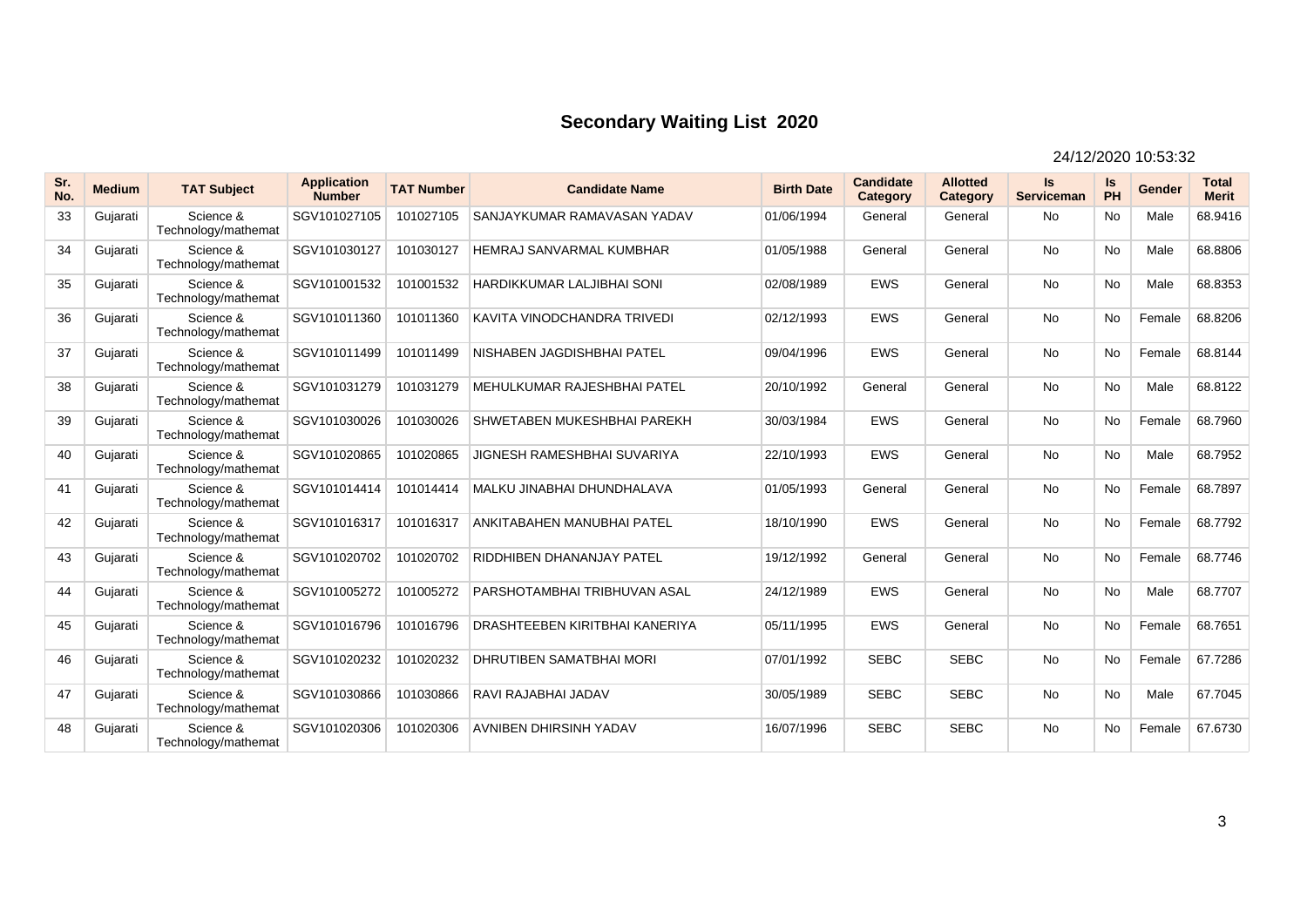| Sr.<br>No. | <b>Medium</b> | <b>TAT Subject</b>               | <b>Application</b><br><b>Number</b> | <b>TAT Number</b> | <b>Candidate Name</b>                  | <b>Birth Date</b> | <b>Candidate</b><br>Category | <b>Allotted</b><br>Category | <b>Is</b><br><b>Serviceman</b> | Is<br>PH  | Gender | <b>Total</b><br><b>Merit</b> |
|------------|---------------|----------------------------------|-------------------------------------|-------------------|----------------------------------------|-------------------|------------------------------|-----------------------------|--------------------------------|-----------|--------|------------------------------|
| 49         | Gujarati      | Science &<br>Technology/mathemat | SGV101013514                        | 101013514         | SHANIBHAI DINESHBHAI CHAUHAN           | 26/09/1994        | <b>SEBC</b>                  | <b>SEBC</b>                 | <b>No</b>                      | <b>No</b> | Male   | 67.6438                      |
| 50         | Gujarati      | Science &<br>Technology/mathemat | SGV101018503                        | 101018503         | RAVI PARABATBHAI DODIYA                | 01/06/1996        | <b>SEBC</b>                  | <b>SEBC</b>                 | <b>No</b>                      | No        | Male   | 67.6294                      |
| 51         | Gujarati      | Science &<br>Technology/mathemat | SGV101024401                        | 101024401         | <b>KAJAL RAMBHAI AHIR</b>              | 18/11/1993        | <b>SEBC</b>                  | <b>SEBC</b>                 | <b>No</b>                      | <b>No</b> | Female | 67.6250                      |
| 52         | Gujarati      | Science &<br>Technology/mathemat | SGV101017966                        | 101017966         | <b>VASANTIBEN DHANABHAI SOLANKI</b>    | 03/01/1996        | <b>SEBC</b>                  | <b>SEBC</b>                 | <b>No</b>                      | <b>No</b> | Female | 67.6250                      |
| 53         | Gujarati      | Science &<br>Technology/mathemat | SGV101022895                        | 101022895         | PRAVINBHAI RANCHHODBHAI SONAGRA        | 25/09/1995        | <b>SEBC</b>                  | <b>SEBC</b>                 | <b>No</b>                      | <b>No</b> | Male   | 67.6155                      |
| 54         | Gujarati      | Science &<br>Technology/mathemat | SGV101007208                        | 101007208         | RENUKABEN MANUBHAI JADAV               | 12/02/1996        | <b>SEBC</b>                  | <b>SEBC</b>                 | <b>No</b>                      | <b>No</b> | Female | 67.6079                      |
| 55         | Gujarati      | Science &<br>Technology/mathemat | SGV101031876                        | 101031876         | <b>MAITRIBAHEN PRAVINKUMAR GADHAVI</b> | 29/03/1996        | <b>SEBC</b>                  | <b>SEBC</b>                 | <b>No</b>                      | <b>No</b> | Female | 67.6051                      |
| 56         | Gujarati      | Science &<br>Technology/mathemat | SGV101016926                        | 101016926         | VIJAYKUMAR PARBATBHAI NANDANIYA        | 30/05/1992        | <b>SEBC</b>                  | <b>SEBC</b>                 | <b>No</b>                      | <b>No</b> | Male   | 67.5607                      |
| 57         | Gujarati      | Science &<br>Technology/mathemat | SGV101020179                        | 101020179         | NEHA KANABHAI BARAD                    | 26/02/1992        | <b>SEBC</b>                  | <b>SEBC</b>                 | <b>No</b>                      | No        | Female | 67.5137                      |
| 58         | Gujarati      | Science &<br>Technology/mathemat | SGV101016527                        | 101016527         | JAYDIPKUMAR VINODBHAI CHAUDHARI        | 01/01/1993        | <b>SEBC</b>                  | <b>SEBC</b>                 | <b>No</b>                      | <b>No</b> | Male   | 67.5062                      |
| 59         | Gujarati      | Science &<br>Technology/mathemat | SGV101018438                        | 101018438         | <b>MAYUR MANU PARMAR</b>               | 25/09/1995        | <b>SEBC</b>                  | <b>SEBC</b>                 | <b>No</b>                      | <b>No</b> | Male   | 67.4760                      |
| 60         | Gujarati      | Science &<br>Technology/mathemat | SGV101007868                        | 101007868         | DHARMESHBHAI DHANJIBHAI ZANZMERA       | 24/10/1990        | <b>SEBC</b>                  | <b>SEBC</b>                 | <b>No</b>                      | No        | Male   | 67.4657                      |
| 61         | Guiarati      | Science &<br>Technology/mathemat | SGV101004001                        | 101004001         | DHRUV KODARBHAI BAROT                  | 10/01/1994        | <b>SEBC</b>                  | <b>SEBC</b>                 | <b>No</b>                      | <b>No</b> | Male   | 67.4176                      |
| 62         | Gujarati      | Science &<br>Technology/mathemat | SGV101017511                        | 101017511         | KARANGIYA HARESH VIRAM                 | 23/05/1996        | <b>SEBC</b>                  | <b>SEBC</b>                 | <b>No</b>                      | <b>No</b> | Male   | 67.4058                      |
| 63         | Gujarati      | Science &<br>Technology/mathemat | SGV101035071                        | 101035071         | KHUSHBU VIPINCHANDRA PANCHAL           | 19/09/1991        | <b>SEBC</b>                  | <b>SEBC</b>                 | <b>No</b>                      | <b>No</b> | Female | 67.4013                      |
| 64         | Gujarati      | Science &<br>Technology/mathemat | SGV101010241                        | 101010241         | HARDIKKUMAR SURESHBHAI MEVADA          | 17/06/1995        | <b>SEBC</b>                  | <b>SEBC</b>                 | <b>No</b>                      | <b>No</b> | Male   | 67.3617                      |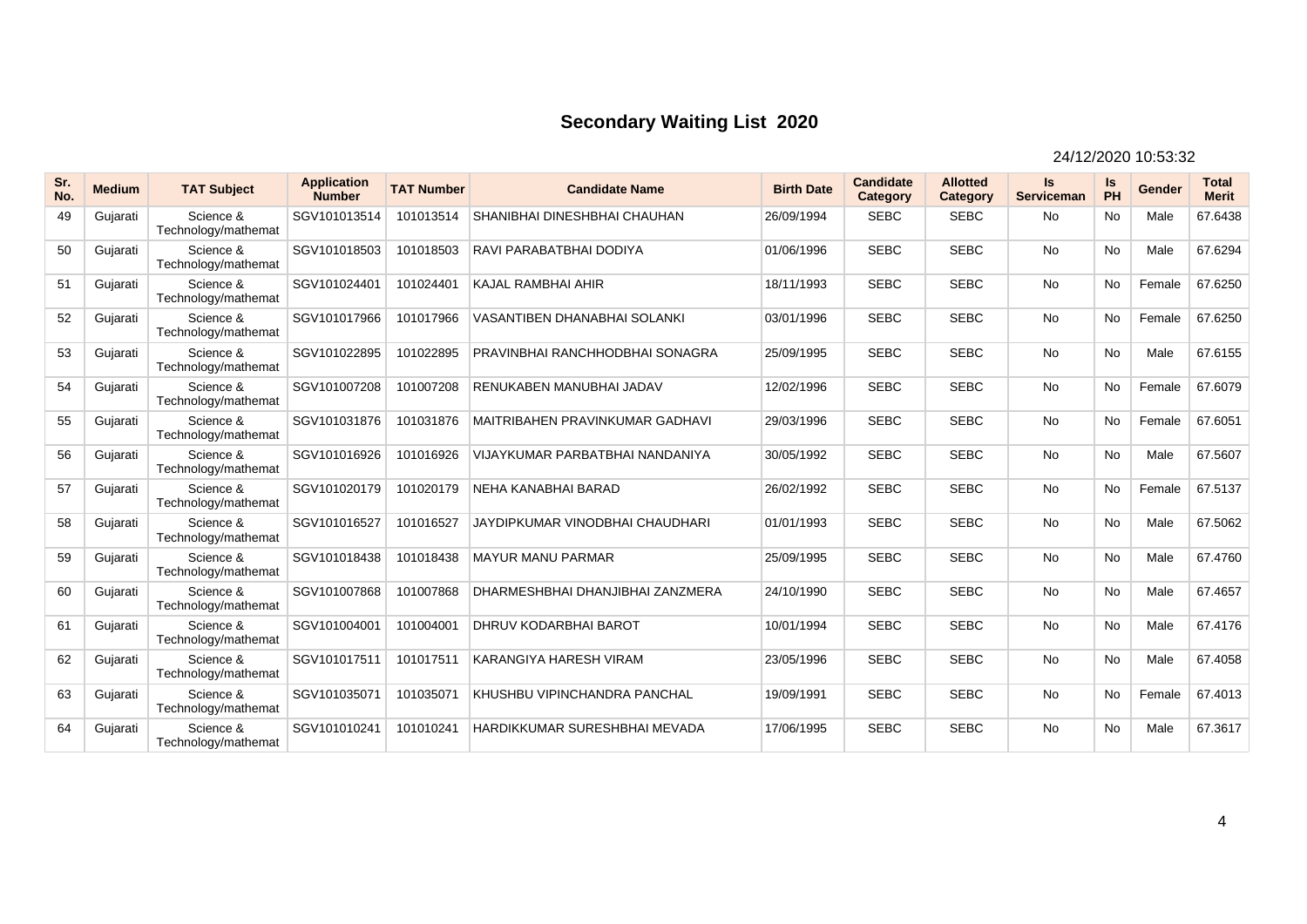| Sr.<br>No. | <b>Medium</b> | <b>TAT Subject</b>               | <b>Application</b><br><b>Number</b> | <b>TAT Number</b> | <b>Candidate Name</b>                   | <b>Birth Date</b> | Candidate<br>Category | <b>Allotted</b><br>Category | <b>Is</b><br><b>Serviceman</b> | Is<br>PH  | Gender | <b>Total</b><br><b>Merit</b> |
|------------|---------------|----------------------------------|-------------------------------------|-------------------|-----------------------------------------|-------------------|-----------------------|-----------------------------|--------------------------------|-----------|--------|------------------------------|
| 65         | Gujarati      | Science &<br>Technology/mathemat | SGV101017191                        | 101017191         | KAUSHIK DEVABHAI NANERA                 | 18/08/1995        | <b>SEBC</b>           | <b>SEBC</b>                 | <b>No</b>                      | <b>No</b> | Male   | 67.3555                      |
| 66         | Gujarati      | Science &<br>Technology/mathemat | SGV101029464                        | 101029464         | PRAGNESHKUMAR HASMUKHLAL PARMAR         | 06/06/1990        | SC                    | SC                          | <b>No</b>                      | No        | Male   | 64.4834                      |
| 67         | Gujarati      | Science &<br>Technology/mathemat | SGV101018932                        | 101018932         | RATHOD SIDDHARAJ MANOJBHAI              | 25/07/1994        | <b>SC</b>             | <b>SC</b>                   | <b>No</b>                      | <b>No</b> | Male   | 64.4596                      |
| 68         | Gujarati      | Science &<br>Technology/mathemat | SGV101007492                        | 101007492         | SUMEETKUMAR DINESHBHAI PARMAR           | 20/12/1993        | SC                    | <b>SC</b>                   | <b>No</b>                      | <b>No</b> | Male   | 64.3941                      |
| 69         | Gujarati      | Science &<br>Technology/mathemat | SGV101025431                        | 101025431         | MAHENDRAKUMAR MAFATBHAI PARMAR          | 20/03/1994        | <b>SC</b>             | <b>SC</b>                   | <b>No</b>                      | <b>No</b> | Male   | 64.3557                      |
| 70         | Gujarati      | Science &<br>Technology/mathemat | SGV101003349                        | 101003349         | RAVIBHAI BALADEVBHAI CHAVDA             | 30/11/1994        | <b>SC</b>             | <b>SC</b>                   | <b>No</b>                      | <b>No</b> | Male   | 64.2577                      |
| 71         | Gujarati      | Science &<br>Technology/mathemat | SGV101028307                        | 101028307         | PRIYANKABEN RAMESHBHAI ROHIT            | 22/03/1989        | <b>SC</b>             | <b>SC</b>                   | <b>No</b>                      | <b>No</b> | Female | 64.2067                      |
| 72         | Gujarati      | Science &<br>Technology/mathemat | SGV101009875                        | 101009875         | DHARA NARAYANBHAI MAKWANA               | 10/08/1992        | <b>SC</b>             | <b>SC</b>                   | <b>No</b>                      | <b>No</b> | Female | 63.8394                      |
| 73         | Gujarati      | Science &<br>Technology/mathemat | SGV101029860                        | 101029860         | KALPANABEN NATVARBHAI SOLANKY           | 25/03/1988        | <b>SC</b>             | <b>SC</b>                   | <b>No</b>                      | No        | Female | 63.6800                      |
| 74         | Gujarati      | Science &<br>Technology/mathemat | SGV101024212                        | 101024212         | VAISHALI LALJIBHAI GUJARAT              | 04/11/1990        | <b>ST</b>             | <b>ST</b>                   | <b>No</b>                      | No        | Female | 63.9533                      |
| 75         | Gujarati      | Science &<br>Technology/mathemat | SGV101032215                        | 101032215         | <b>BHAGVATKUMAR SHIVNATHBHAI KOLCHA</b> | 02/08/1991        | <b>ST</b>             | <b>ST</b>                   | <b>No</b>                      | <b>No</b> | Male   | 63.8633                      |
| 76         | Gujarati      | Science &<br>Technology/mathemat | SGV101025227                        | 101025227         | MAHESHKUMAR VESTABHAI VASAVA            | 02/04/1993        | <b>ST</b>             | <b>ST</b>                   | <b>No</b>                      | <b>No</b> | Male   | 63.8059                      |
| 77         | Guiarati      | Science &<br>Technology/mathemat | SGV101024273                        | 101024273         | BHAVANABEN ARJUNBHAI CHAUDHARI          | 13/11/1993        | <b>ST</b>             | <b>ST</b>                   | <b>No</b>                      | <b>No</b> | Female | 63.7351                      |
| 78         | Gujarati      | Science &<br>Technology/mathemat | SGV101033283                        | 101033283         | ASHVINBHAI HARIDAS RATHVA               | 20/07/1990        | <b>ST</b>             | <b>ST</b>                   | <b>No</b>                      | <b>No</b> | Male   | 63.6937                      |
| 79         | Gujarati      | Science &<br>Technology/mathemat | SGV101027984                        | 101027984         | SMITABEN SHANTILAL MALDHAR              | 17/04/1993        | <b>ST</b>             | <b>ST</b>                   | <b>No</b>                      | No        | Female | 63.6716                      |
| 80         | Gujarati      | Science &<br>Technology/mathemat | SGV101034126                        | 101034126         | SANDEEPKUMAR DINESHBHAI RATHWA          | 14/04/1996        | <b>ST</b>             | <b>ST</b>                   | <b>No</b>                      | <b>No</b> | Male   | 63.6261                      |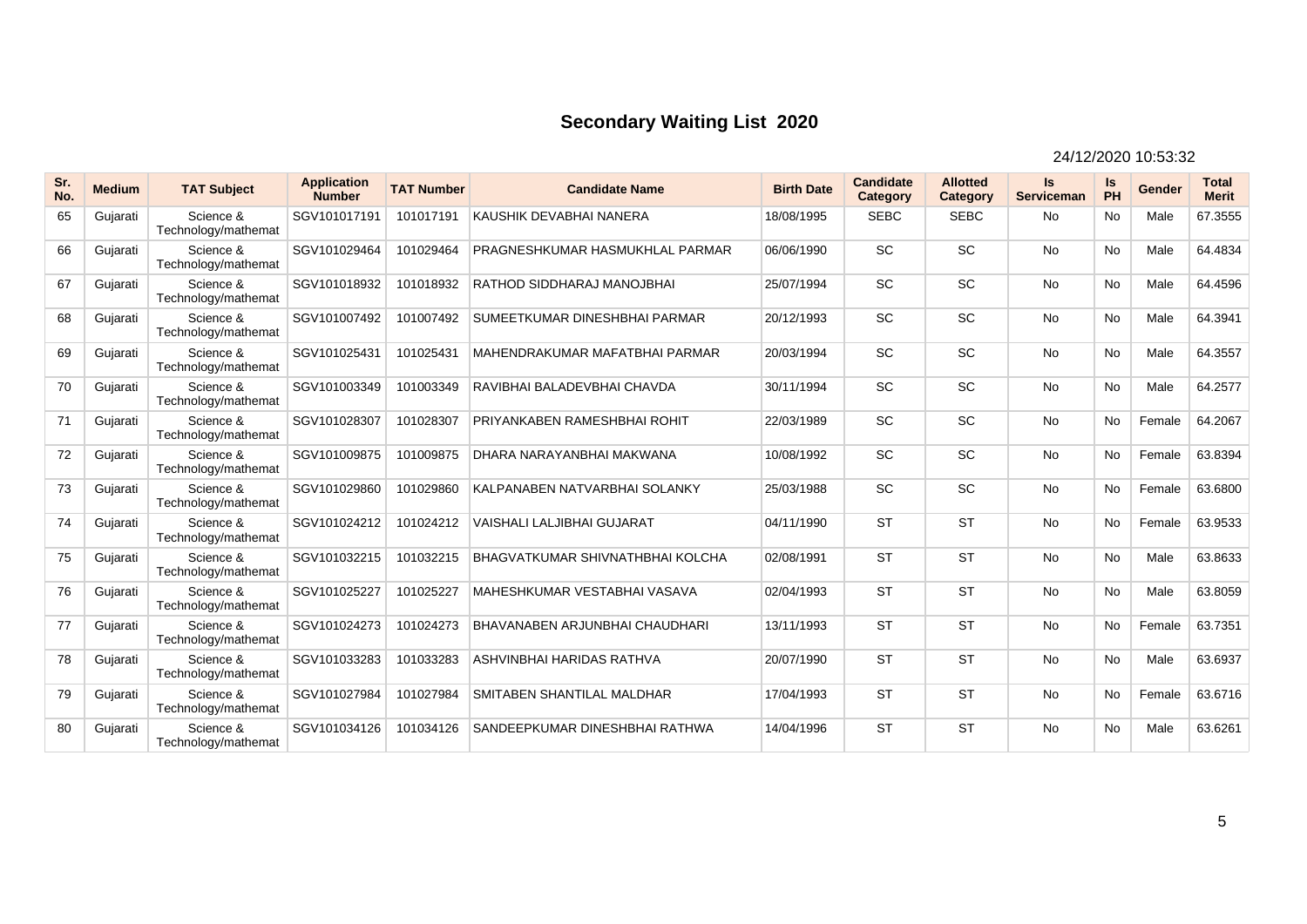| Sr.<br>No. | <b>Medium</b> | <b>TAT Subject</b>               | <b>Application</b><br><b>Number</b> | <b>TAT Number</b> | <b>Candidate Name</b>              | <b>Birth Date</b> | <b>Candidate</b><br>Category | <b>Allotted</b><br>Category | <b>Is</b><br><b>Serviceman</b> | Is<br>PH  | Gender | <b>Total</b><br><b>Merit</b> |
|------------|---------------|----------------------------------|-------------------------------------|-------------------|------------------------------------|-------------------|------------------------------|-----------------------------|--------------------------------|-----------|--------|------------------------------|
| 81         | Gujarati      | Science &<br>Technology/mathemat | SGV101025692                        | 101025692         | ARTIBEN HITENDRABHAI MAHLA         | 07/07/1993        | <b>ST</b>                    | <b>ST</b>                   | <b>No</b>                      | <b>No</b> | Female | 63.6227                      |
| 82         | Gujarati      | Science &<br>Technology/mathemat | SGV101027653                        | 101027653         | DIPAKBHAI NANUBHAI MORYA           | 30/12/1993        | <b>ST</b>                    | <b>ST</b>                   | <b>No</b>                      | No        | Male   | 63.6209                      |
| 83         | Gujarati      | Science &<br>Technology/mathemat | SGV101026829                        | 101026829         | PRIYANKABEN SAMUALBHAI GAMIT       | 02/10/1991        | <b>ST</b>                    | <b>ST</b>                   | <b>No</b>                      | <b>No</b> | Female | 63.4001                      |
| 84         | Gujarati      | Science &<br>Technology/mathemat | SGV101026379                        | 101026379         | PRATIXABEN DHIRUBHAI PATEL         | 06/02/1992        | <b>ST</b>                    | <b>ST</b>                   | <b>No</b>                      | <b>No</b> | Female | 63.2868                      |
| 85         | Gujarati      | Science &<br>Technology/mathemat | SGV101026062                        | 101026062         | RAKESHKUMAR DHIRSINGBHAI VASAVA    | 26/12/1992        | <b>ST</b>                    | <b>ST</b>                   | <b>No</b>                      | <b>No</b> | Male   | 63.2693                      |
| 86         | Gujarati      | Science &<br>Technology/mathemat | SGV101025467                        | 101025467         | SANDIPKUMAR CHANDUBHAI GAIN        | 12/01/1991        | <b>ST</b>                    | <b>ST</b>                   | <b>No</b>                      | <b>No</b> | Male   | 63.2650                      |
| 87         | Gujarati      | Science &<br>Technology/mathemat | SGV101009206                        | 101009206         | LALITKUMAR AMRUTLAL PATEL          | 20/07/1980        | EWS                          | <b>EWS</b>                  | <b>No</b>                      | <b>No</b> | Male   | 68.7730                      |
| 88         | Gujarati      | Science &<br>Technology/mathemat | SGV101006549                        | 101006549         | <b>DHARABEN RAMESHBHAI PUROHIT</b> | 23/05/1989        | <b>EWS</b>                   | <b>EWS</b>                  | <b>No</b>                      | <b>No</b> | Female | 68.7024                      |
| 89         | Gujarati      | Science &<br>Technology/mathemat | SGV101021324                        | 101021324         | ANJANA RAMESHBHAI VIDJA            | 09/11/1992        | <b>EWS</b>                   | <b>EWS</b>                  | <b>No</b>                      | No        | Female | 68.7001                      |
| 90         | Gujarati      | Science &<br>Technology/mathemat | SGV101034437                        | 101034437         | MISHANTKUMAR RAMANBHAI PATEL       | 20/11/1993        | <b>EWS</b>                   | <b>EWS</b>                  | <b>No</b>                      | <b>No</b> | Male   | 68.6773                      |
| 91         | Gujarati      | Science &<br>Technology/mathemat | SGV101009246                        | 101009246         | PATEL RAVINA AMRUTBHAI             | 19/10/1992        | EWS                          | <b>EWS</b>                  | <b>No</b>                      | <b>No</b> | Female | 68.6463                      |
| 92         | Gujarati      | Science &<br>Technology/mathemat | SGV101000873                        | 101000873         | NITABEN BHIKHABHAI PATEL           | 22/11/1992        | <b>EWS</b>                   | <b>EWS</b>                  | <b>No</b>                      | No        | Female | 68.6374                      |
| 93         | Gujarati      | Science &<br>Technology/mathemat | SGV101002446                        | 101002446         | <b>BANSARI ALPESHBHAI PATEL</b>    | 04/05/1992        | <b>EWS</b>                   | <b>EWS</b>                  | <b>No</b>                      | <b>No</b> | Female | 68.6116                      |
| 94         | Gujarati      | Science &<br>Technology/mathemat | SGV101004480                        | 101004480         | SHRUTIKKUMAR MAHESHBHAI JOSHI      | 13/04/1996        | <b>EWS</b>                   | <b>EWS</b>                  | <b>No</b>                      | <b>No</b> | Male   | 68.6050                      |
| 95         | Gujarati      | Science &<br>Technology/mathemat | SGV101018066                        | 101018066         | SATISH DIRAJLAL KAKADIYA           | 11/01/1989        | <b>EWS</b>                   | <b>EWS</b>                  | <b>No</b>                      | <b>No</b> | Male   | 68.5799                      |
| 96         | Gujarati      | Science &<br>Technology/mathemat | SGV101023440                        | 101023440         | HIREN GANESHBHAI KANJIYA           | 20/07/1993        | <b>EWS</b>                   | <b>EWS</b>                  | <b>No</b>                      | <b>No</b> | Male   | 68.5690                      |